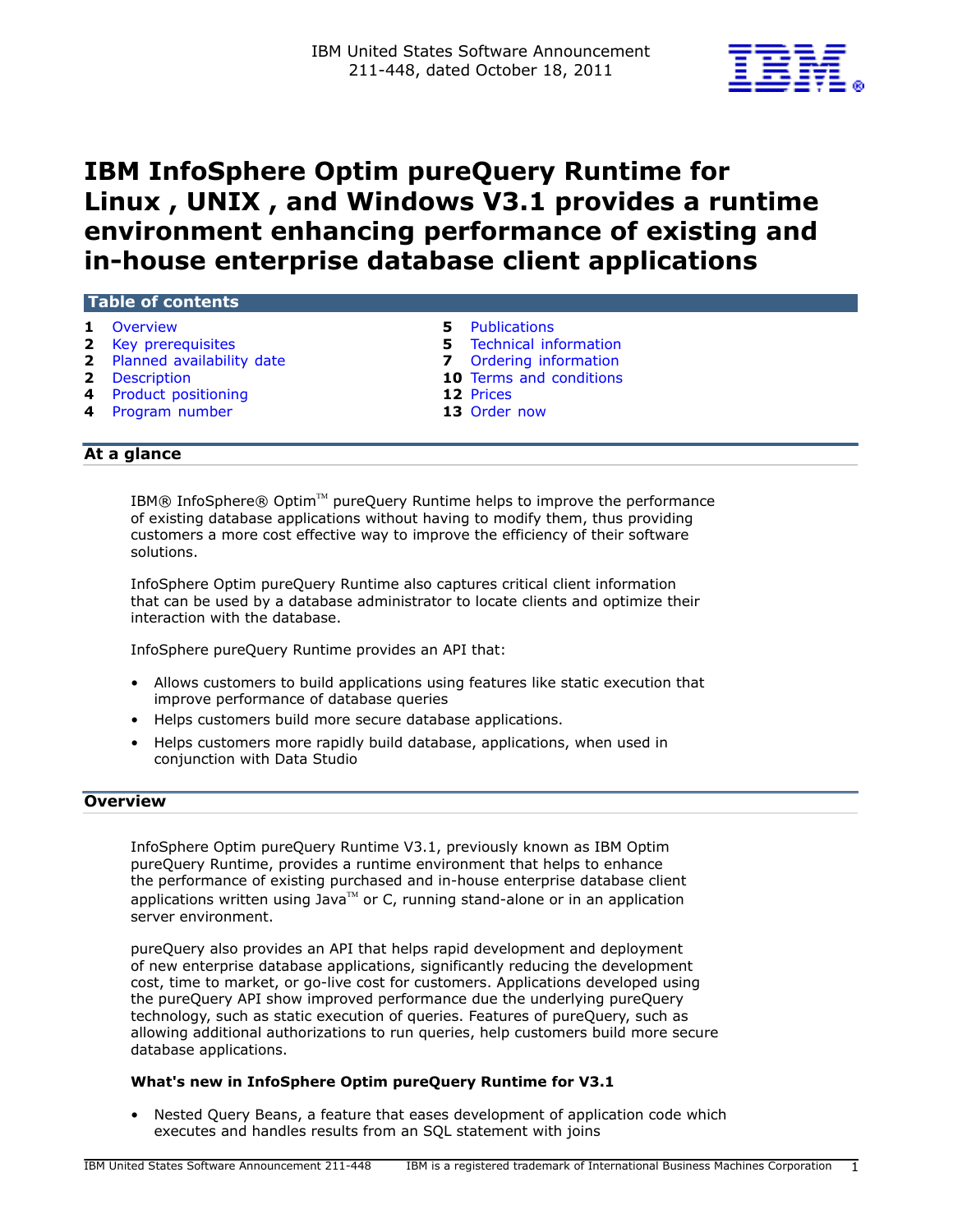- A feature that simplifies moving of database applications that use pureQuery in an enterprise from test to production environments
- Performance improvements that make it possible to capture application SQL statements with low processing overhead
- Features that help leverage the Literal Substitution functionality for a larger variation of SQL statements and the ability to create a capture file by importing SQL statements from the IBM InfoSphere Optim Workload Query Tuner product
- The ability to remove SQL statements invalidated due to schema changes from the capture file
- Application development enhancements that reduce the need for the user to write custom code and deployment enhancements that include binder improvements and the ability to define group-level properties
- Logging improvements that include low-impact logging and logging into a repository
- New command line scripts to enhance the usability of pureQuery utilities

For ordering, contact your IBM representative, an IBM Business Partner, or IBM Americas Call Centers at 800-IBM-CALL (Reference: YE001).

# <span id="page-1-0"></span>Key prerequisites

For details, refer to the [Hardware requirements](#page-4-2) and [Software requirements](#page-4-3) sections.

# <span id="page-1-1"></span>Planned availability date

- October 21, 2011: Electronic availability
- November 18, 2011: Media availability

# <span id="page-1-2"></span>Description

InfoSphere Optim pureQuery Runtime is a database access platform used by database application developers and database administrators to help improve performance, enhance security, and speed up application development.

pureQuery delivers benefits to customers in two ways: the first is through its Client Optimization component and the second is through the development and runtime components.

The Client Optimization component captures the SQL statements run by existing applications and provides a number of features that help improve the performance of these SQL statements while providing insight into their usage by the database applications.

pureQuery delivers improved performance with its Client Optimization by converting dynamic SQL statements normally used by a JDBC, CLI, or.NET application to static SQL. It can automatically convert literal values in SQL statements to parameter markers, enabling better statement reuse and caching. pureQuery allows an administrator to specify an alternate SQL statement in place of the one used in the application. Insight into the applications that are running is provided by features that make it possible to track SQL statements directly back to the originating application code.

pureQuery provides development and runtime components to help developers rapidly develop (generate) new application code that simplifies the coding needed to execute SQL statements and handles the results that come back from such execution. This is done by generating Java code that provides convenience methods to set SQL parameters and generate Java classes that represent results coming back from such SQL statements. The generated code employs best coding practices and built-in performance enhancements.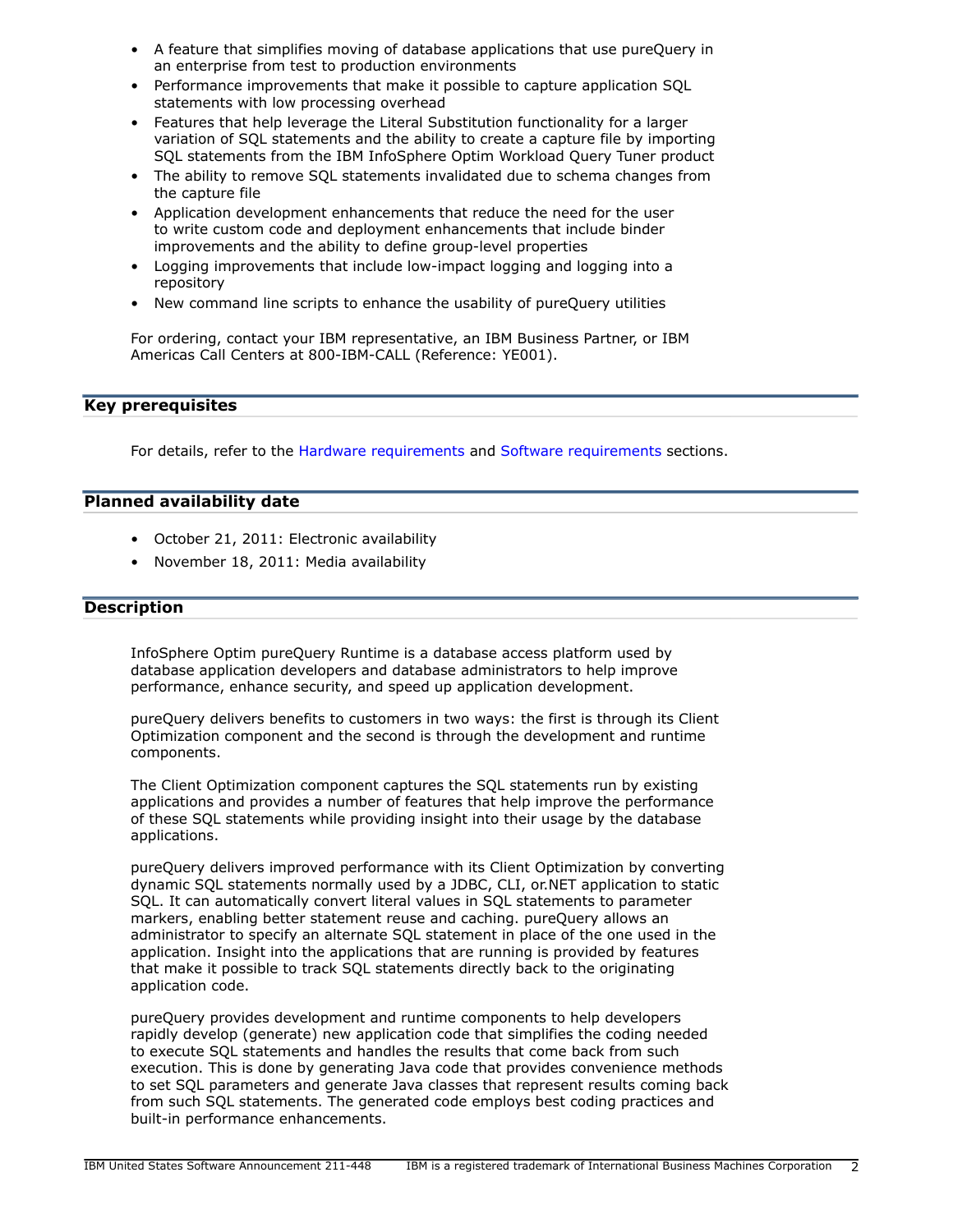pureQuery integrates tightly with IBM Data Studio and aids rapid application development by providing an user friendly graphical interface that generates pureQuery enabled application and test code needed to retrieve and process data from databases.

Version 3.1 delivers features that enhance the two major components of IBM InfoSphere Optim pureQuery Runtime:

- The Nested Query Beans feature that helps lower the cost of customer application development that involves use of complex Java objects to process results from SQL queries containing joins. Version 3.1 automates the generation of Java code needed to create nested beans that replicate the relational structure of the result data returned by SQL queries with joins.
- A utility that translates location and schema names in captured SQL statements to ease moving applications deployed with pureQuery from test environments to production environments in an enterprise. This translation utility is useful as location and schema names usually differ between test environments where SQL capture is typically done and production environments where the captured SQL statements are used to enable static execution.
- New capture mode with lower processing overhead that makes capturing in a production environment possible. Another capture mode introduced makes it possible for users to identify SQL statements encountered that have not been captured before and hence do not execute statically. This release offers a new mode that captures more application information than the modes available in previous versions of pureQuery.
- Literal substitution enhancements make it possible to handle a larger number of captured SQL statements containing literals than was possible in the previous releases. This release also makes it possible to create a capture file using SQL statements imported from the IBM InfoSphere Optim Query Workload Tuner.
- Application development enhancements that helps to reduce the need for the user to write custom code and deployment enhancements that include binder improvements and the ability to define group-level properties.
- A feature that provides the user with the ability to remove SQL statements from the capture file that have become obsolete or have been invalidated due to changes in schema or tables originally used by the SQL.
- Low-impact logging for the pureQuery Runtime component that makes it possible to leave logging on in a production environment. Logging into the pureQuery repository has also been introduced.
- New command line scripts that function like macros and enhance usability of pureQuery utilities by consolidating and combining them, thus reducing the number of steps to complete a given operation.

# Accessibility by people with disabilities

A US Section 508 Voluntary Product Accessibility Template (VPAT) can be requested via the IBM website

[http://www.ibm.com/able/product\\_accessibility/index.html](http://www.ibm.com/able/product_accessibility/index.html)

# Section 508 of the US Rehabilitation Act

IBM InfoSphere Optim pureQuery Runtime for Linux<sup>TM</sup>, UNIX<sup>TM</sup>, and Windows<sup>TM</sup> V3.1 is capable as of October 21, 2011, when used in accordance with IBM's associated documentation, of satisfying the applicable requirements of Section 508 of the Rehabilitation Act, provided that any assistive technology used with the product properly interoperates with it. A U.S. Section 508 Voluntary Product Accessibility Template (VPAT), containing details on the products accessibility compliance, can be requested on the following website

[http://www.ibm.com/able/product\\_accessibility/index.html](http://www.ibm.com/able/product_accessibility/index.html)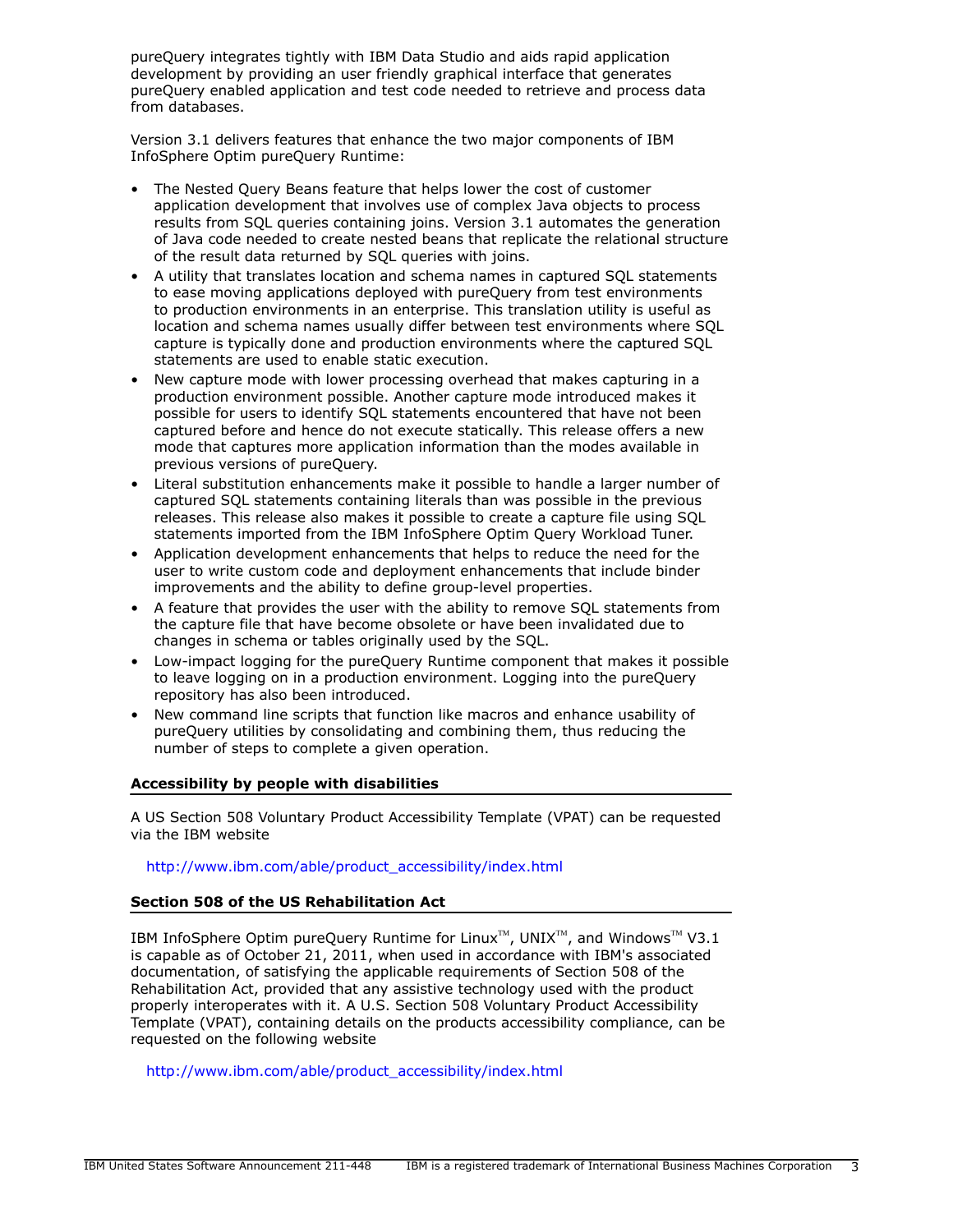# <span id="page-3-0"></span>Product positioning

InfoSphere Optim pureQuery Runtime for Linux, UNIX, and Windows V3.1 is an upgrade from Optim pureQuery Runtime for Linux, UNIX, and Windows, V2.2. InfoSphere Optim pureQuery Runtime works with IBM Data Studio to help accelerate development, improve performance, enhance security, and improve manageability of database applications.

InfoSphere Optim pureQuery Runtime takes advantage of DB2-unique static SQL execution in both Java and .NET environments to help drive down costs and lock-in performance. InfoSphere Optim pureQuery Runtime for Linux, UNIX, Windows can further enhance any Java environment -- whether custom-written code, framework based, or packaged application -- by providing valuable insight into the application SQL to help improve impact analysis and problem isolation.

## <span id="page-3-1"></span>Program number

| Program<br>number | <b>VRM</b> | Program name                                                           |
|-------------------|------------|------------------------------------------------------------------------|
| 5724-X84          | 3.1.0      | IBM InfoSphere Optim pureQuery Runtime for<br>Linux, UNIX, and Windows |

# Education support

IBM training provides education to support many IBM offerings. Descriptions of courses for IT professionals and managers are on the IBM training website

#### <http://www.ibm.com/services/learning/>

Call IBM training at 800-IBM-TEACH (426-8322) for catalogs, schedules, and enrollments.

Available from IBM training, the newest offerings to support your training needs, enhance your skills, and boost your success with IBM software.

IBM offers a range of training options from traditional classroom to Instructor-Led Online to meet your demanding schedule. Instructor-Led Online (ILO) is an innovative learning format where students get the benefit of being in a classroom with the convenience and cost savings of online training.

Go green with IBM Onsite training for groups as small as three or as large as 14. Choose from the same quality training delivered in classrooms, or customize a course or a selection of courses to best suit your business needs.

Enjoy further savings when you purchase training at a discount with an IBM Education Pack - online account - - a flexible and convenient way to pay, track, and manage your education expenses online.

Visit [http://ibm.com/trainingo](http://ibm.com/training)r call IBM training at 800-IBM-TEACH (426-8322) for scheduling and enrollment.

# Offering Information

Product information is available via the Offering Information website

<http://www.ibm.com/common/ssi>

Also, visit the Passport Advantage® website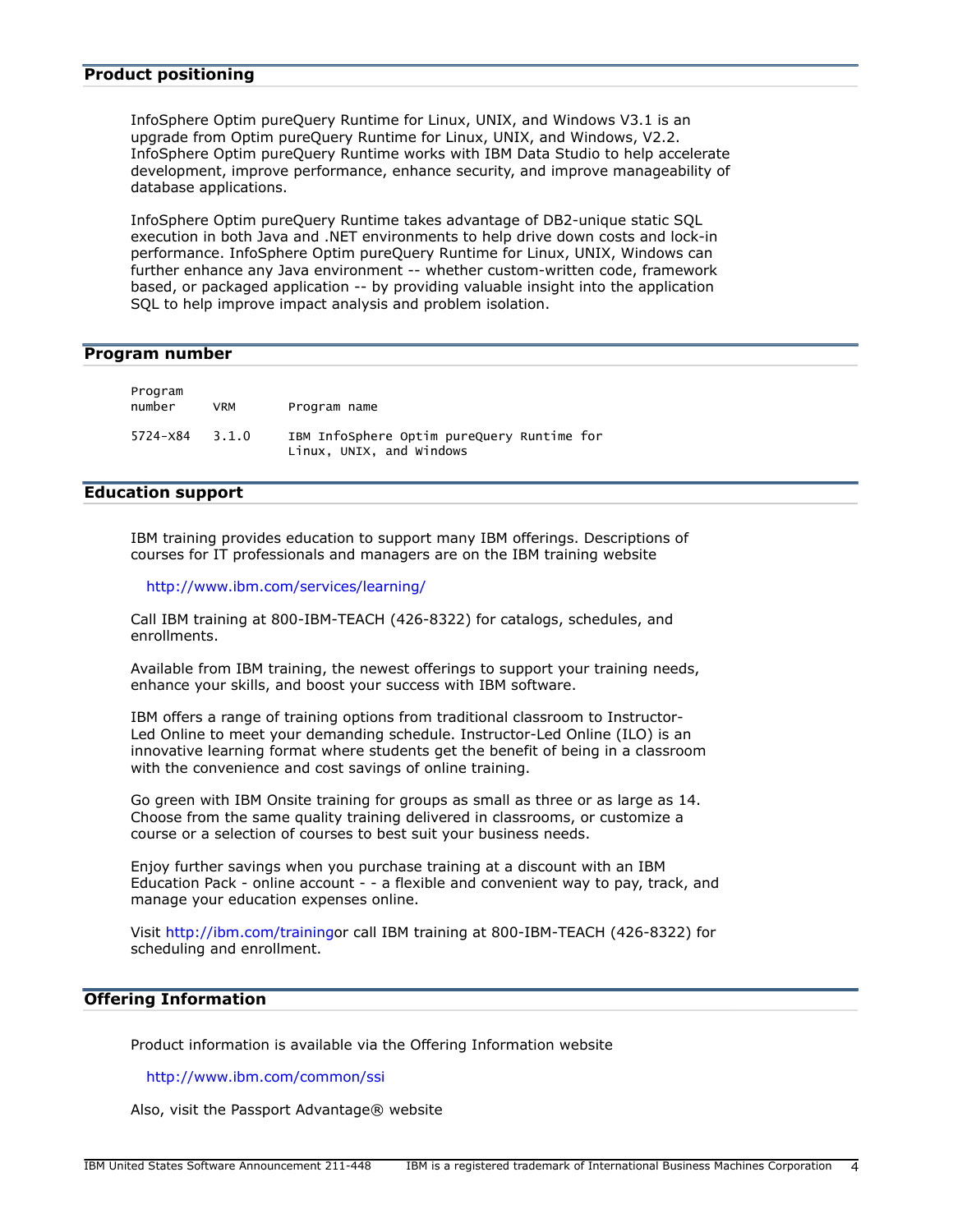# <span id="page-4-0"></span>**Publications**

No hardcopy publications are shipped with this product.

The IBM Publications Center

<http://www.ibm.com/shop/publications/order>

The Publications Center is a worldwide central repository for IBM product publications and marketing material with a catalog of 70,000 items. Extensive search facilities are provided. Payment options for orders are via credit card (in the U.S.) or customer number for 20 countries. A large number of publications are available online in various file formats, and they can all be downloaded by all countries.

# <span id="page-4-1"></span>Technical information

# Specified operating environment

#### <span id="page-4-2"></span>*Hardware requirements*

Memory and disk requirements: The following table shows applicable recommended minimum memory and disk requirements. The actual requirements depend on the applications you intend to run. These requirements do not include any additional memory or disk requirements for other software that is running on your system. The numbers below are for reference only.

| Product              | Memory | Disk  |
|----------------------|--------|-------|
| IBM InfoSphere Optim | 128 MB | 80 MB |
| pureOuery Runtime    |        |       |

## <span id="page-4-3"></span>*Software requirements*

InfoSphere Optim pureQuery Runtime supports the following application server operating systems:

- AIX® V5.3, V6.1, or V7.1
- HP-UX 11i v2, 11i v3
- Solaris SPARC 10 64-bit, 10 x86 64-bit
- Red Hat Enterprise Linux 5.0 AS/ES x86-32-bit (Desktop)
- Red Hat Enterprise Linux 5.0 AS/ES x86-64-bit (Desktop)
- Red Hat Enterprise Linux 5.0 AS/ES for IBM System z®
- Red Hat Enterprise Linux 5.0 AS/ES for IBM System p®
- Red Hat Linux 5.0 AS/ES x86-32-bit (Advanced Platform)
- Red Hat Linux 5.0 AS/ES x86-64-bit (Advanced Platform)
- Red Hat Enterprise Linux 5.0 AS/ES for IBM System z (Advanced Platform)
- Red Hat Enterprise Linux 5.0 AS/ES for IBM System p (Advanced Platform)
- Red Hat Enterprise Linux 6.0 AS/ES x86-32-bit (Desktop)
- Red Hat Enterprise Linux 6.0 AS/ES x86-64-bit (Desktop)
- Red Hat Enterprise Linux 6.0 AS/ES for IBM System z
- Red Hat Enterprise Linux 6.0 AS/ES for IBM System p
- Red Hat Linux 6.0 AS/ES x86-32-bit (Advanced Platform)
- Red Hat Linux 6.0 AS/ES x86-64-bit (Advanced Platform)
- SUSE Linux 9.0 Enterprise Server x86-32-bit
- SUSE Linux 9.0 Enterprise Server x86-64-bit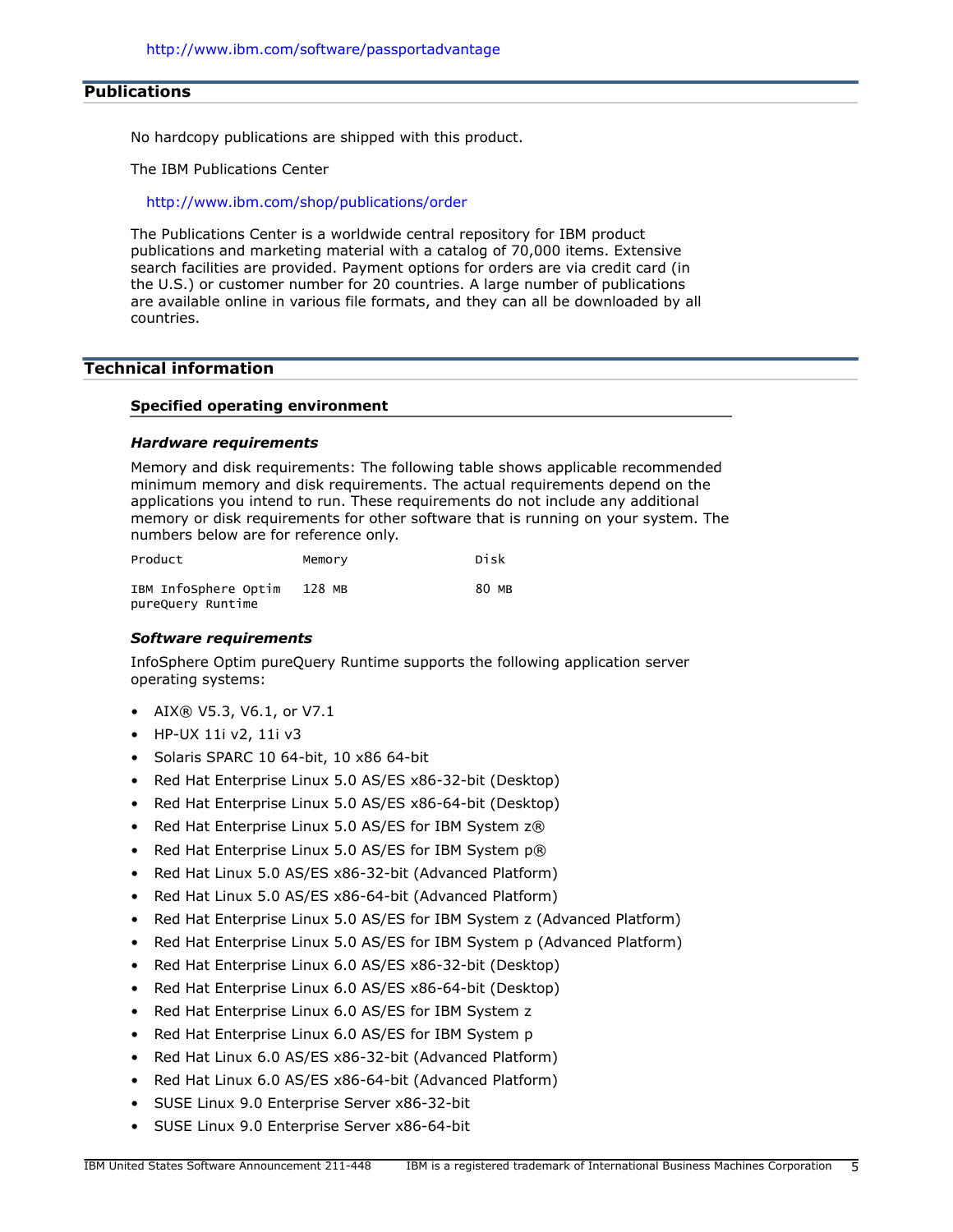- SUSE Linux 10.0 Enterprise Server x86-32-bit
- SUSE Linux 10.0 Enterprise Server x86-64-bit
- SUSE Linux 10.0 Enterprise Server for IBM System z
- SUSE Linux 11.0 Enterprise Server x86-32-bit
- SUSE Linux 11.0 Enterprise Server x86-64-bit
- SUSE Linux 11.0 Enterprise Server for IBM System z
- Windows 7 Professional Edition 32-bit and 64-bit
- Windows 7 Enterprise Edition 32-bit and 641bit
- Windows 7 Ultimate Edition 32-bit and 64-bit
- Windows XP 32-bit and 64-bit (SP2)
- Windows Vista Business Edition 32-bit and 64-bit
- Windows Vista Enterprise Edition 32-bit and 64-bit
- Windows Vista Ultimate Edition 32-bit and 64-bit
- Windows Server 2003 Enterprise 32-bit and 64-bit
- Windows Server 2003 Standard 32-bit and 64-bit
- Windows Server 2003 Data Center 32-bit and 64-bit
- Windows Server 2003 R2 Enterprise 32-bit and 64-bit
- Windows Server 2003 R2 Standard 32-bit and 64-bit
- Windows Server 2003 R2 Data Center 32-bit and 64-bit
- Windows Server 2008 Enterprise 32-bit and 64-bit
- Windows Server 2008 Standard 32-bit and 64-bit
- Windows Server 2008 Data Center 32-bit and 64-bit
- Windows Server 2008 R2 Enterprise 64-bit
- Windows Server 2008 R2 Standard 64-bit
- Windows Server 2008 R2 Data Center 64-bit

# Other technical information

Data Studio pureQuery Runtime requires one of the following to be installed as a prerequisite for IBM data server support:

- IBM Data Server Driver for JDBC and SQLJ V3.57, or later (or corresponding DB2 Connect<sup>TM</sup> version level) for JDBC 3.0 applications and IBM Data Server Driver for JDBC and SQLJ V4.7, or later, for JDBC 4.0 applications.
- IBM Data Server Clients for ODBC, CLI, .NET V9.5.3, or later

IBM Optim pureQuery Runtime and Development Studio require the following Oracle JDBC Drivers for Oracle support:

- Oracle Database 11g Release 1 (11.1.0.7.0) JDBC Drivers
	- odbcj5.jar
	- odbcj6.jar
	- datadirect 4.0
- Oracle Database 10g Release 2 (10.2.0.4) JDBC Drivers
	- odbcj5.jar
	- datadirect 4.0

IBM Data Studio Developer and IBM Data Studio pureQuery Runtime support:

- DB2® for Linux, UNIX, and Windows V9.1, V9.5, V9.7 and V9.8
- DB2 for System i® V5R4, V6R1, and V7R1
- DB2 for z/OS® V8.1, or later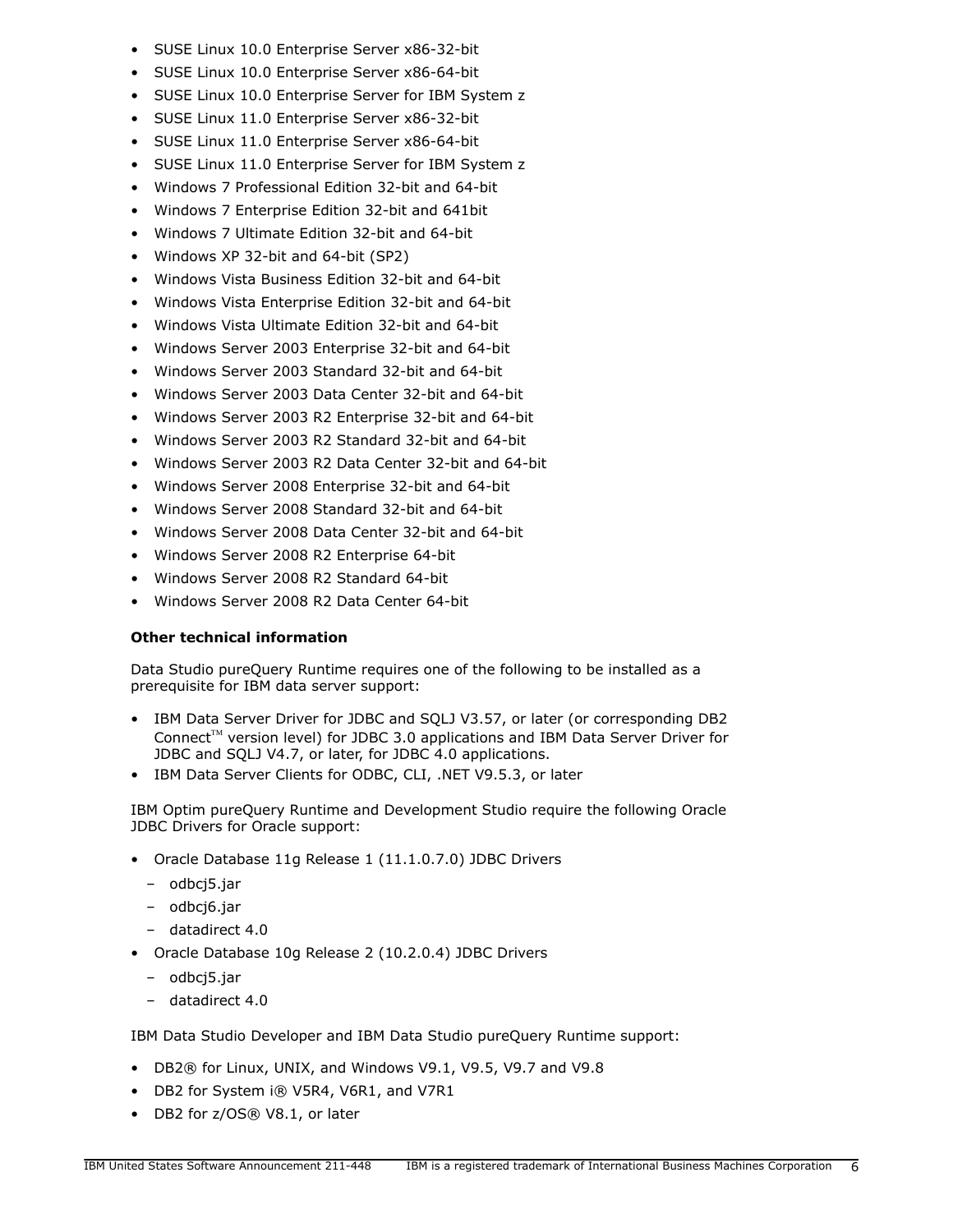- Informix® Dynamic Server V11.10, V11.50, and V11.70
- Oracle 10g, 10gR2, 11g, and 11gR2

The program's specifications and specified operating environment information may be found in documentation accompanying the program, if available, such as a README file, or other information published by IBM, such as an announcement letter. Documentation and other program content may be supplied only in the English language.

## Planning information

#### *Customer responsibilities*

Software Subscription and Support (also referred to as Software Maintenance) is included with licenses purchased through Passport Advantage and Passport Advantage Express®. Product upgrades and technical support are provided by the Software Subscription and Support (also referred to as Software Maintenance) offering as described in the Agreements. Product upgrades provide the latest versions and releases to entitled software, and technical support provides voice and electronic access to IBM support organizations, worldwide.

IBM includes one year of Software Subscription and Support (also referred to as Software Maintenance) with each program license acquired. The initial period of Software Subscription and Support (also referred to as Software Maintenance) can be extended by the purchase of a renewal option, if available.

## *Packaging*

InfoSphere Optim pureQuery Runtime for Linux, UNIX, and Windows

- IBM InfoSphere Optim pureQuery Runtime V3.1 Multiplatform DVD
- Quick Start Guide

#### Security, auditability, and control

The products in this announcement use the security and auditability features of the host hardware or software.

The customer is responsible for evaluation, selection, and implementation of security features, administrative procedures, and appropriate controls in application systems and communication facilities.

# <span id="page-6-0"></span>Ordering information

This product is only available via Passport Advantage. It is not available as shrinkwrap.

#### Product information

| Licensed function<br>title                                            | Product<br>group | Product<br>category                         |
|-----------------------------------------------------------------------|------------------|---------------------------------------------|
| InfoSphere Optim pureQuery<br>Runtime for Linux, UNIX,<br>and Windows |                  | IBM Database 2 Data Studio                  |
| Program name                                                          | PID.<br>number   | Charge unit<br>description                  |
| InfoSphere Optim pureQuery Runtime<br>for Linux, UNIX, and Windows    | 5724-X84         | Per Processor<br>Value Unit for<br>System z |
| InfoSphere Optim pureQuery Runtime<br>for Linux, UNIX, and Windows    | 5724-X84         | Per Processor<br>Value Unit                 |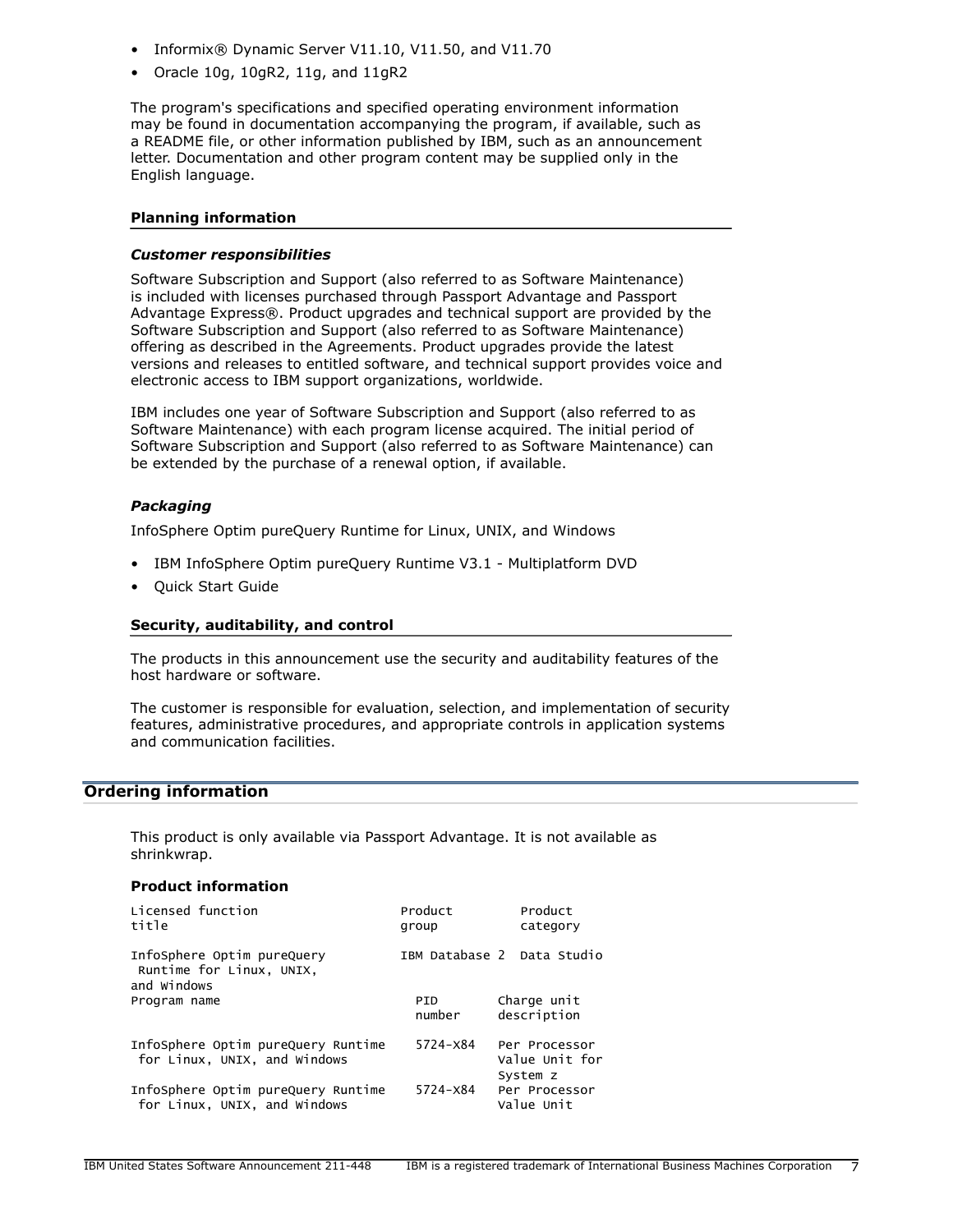## Charge metrics definitions

## Processor Value Unit

Processor Value Unit (PVU) is a unit of measure by which the Program can be licensed. The number of PVU entitlements required is based on the processor technology (defined within the PVU Table by Processor Value, Brand, Type and Model Number at [http://www.ibm.com/software/lotus/passportadvantage/](http://www.ibm.com/software/lotus/passportadvantage/pvu_licensing_for_customers.html) [pvu\\_licensing\\_for\\_customers.html\)](http://www.ibm.com/software/lotus/passportadvantage/pvu_licensing_for_customers.html) and the number of processors made available to the Program. IBM continues to define a processor, for the purpose of PVU-based licensing, to be each processor core on a chip. A dual-core processor chip, for example, has two processor cores

Licensee can deploy the Program using either Full Capacity licensing or Virtualization Capacity (Sub-Capacity) licensing according to the Passport Advantage Sub-Capacity Licensing Terms (see webpage below). If using Full Capacity licensing, Licensee must obtain PVU entitlements sufficient to cover all activated processor cores\* in the physical hardware environment made available to or managed by the Program, except for those servers from which the Program has been permanently removed. If using Virtualization Capacity licensing, Licensee must obtain entitlements sufficient to cover all activated processor cores made available to or managed by the Program, as defined according to the Virtualization Capacity License Counting Rules at [http://www.ibm.com/software/lotus/passportadvantage/](http://www.ibm.com/software/lotus/passportadvantage/Counting_Software_licenses_using_specific_virtualization_technologies.html) Counting Software licenses using specific virtualization technologies.html

\* An Activated processor core is a processor core that is available for use in a physical or virtual server, regardless of whether the capacity of the processor core can be or is limited through virtualization technologies, operating system commands, BIOS settings, or similar restrictions.

Note: Some programs may require licenses for the Program AND what is being managed. In that case, the following applies: In addition to the entitlements required for the Program directly, Licensee must obtain PVU entitlements for this Program sufficient to cover the processor cores managed by the Program.

Note: Some programs may be licensed on a managed basis ONLY. In that case, the following applies: Instead of the entitlements required for the Program directly, Licensee must obtain PVU entitlements for this Program sufficient to cover the processor cores managed by the Program.

Note: A few programs on an exception basis may be licensed on a referenced basis. In that case, the following applies: Rather than obtaining entitlements for the activated processor cores available to the Program, Licensee must obtain PVU entitlements for this Program sufficient to cover the environment made available to the Referenced Program as if the Program itself were executing everywhere the Referenced Program was executing, independent of the basis on which the Referenced Program is licensed.

Note: Express and Workgroup programs may be licensed with maximum use terms. In that case, the following applies: The maximum authorized use terms and conditions for PVU licensed IBM Express and Middleware Programs can be found in the IBM Express and Middleware Licensing Guide.

#### Passport Advantage program licenses

#### IBM IS Optim pureQuery RT Linux, UNIX, and Windows

| Program name/description                                                                                                                                 | Part<br>number     |
|----------------------------------------------------------------------------------------------------------------------------------------------------------|--------------------|
| IBM Data Studio pureQuery Runtime<br>IS Optim pureQuery RT for LUW PVU Annual SW S&S Rnwl<br>IS Optim pureQuery RT for LUW PVU License & SW S&S 12<br>MO | E048YLL<br>D61YKLL |
| IS Optim pureQuery RT for LUW PVU SW S&S Reinstate 12<br>Mo                                                                                              | D61YLLL            |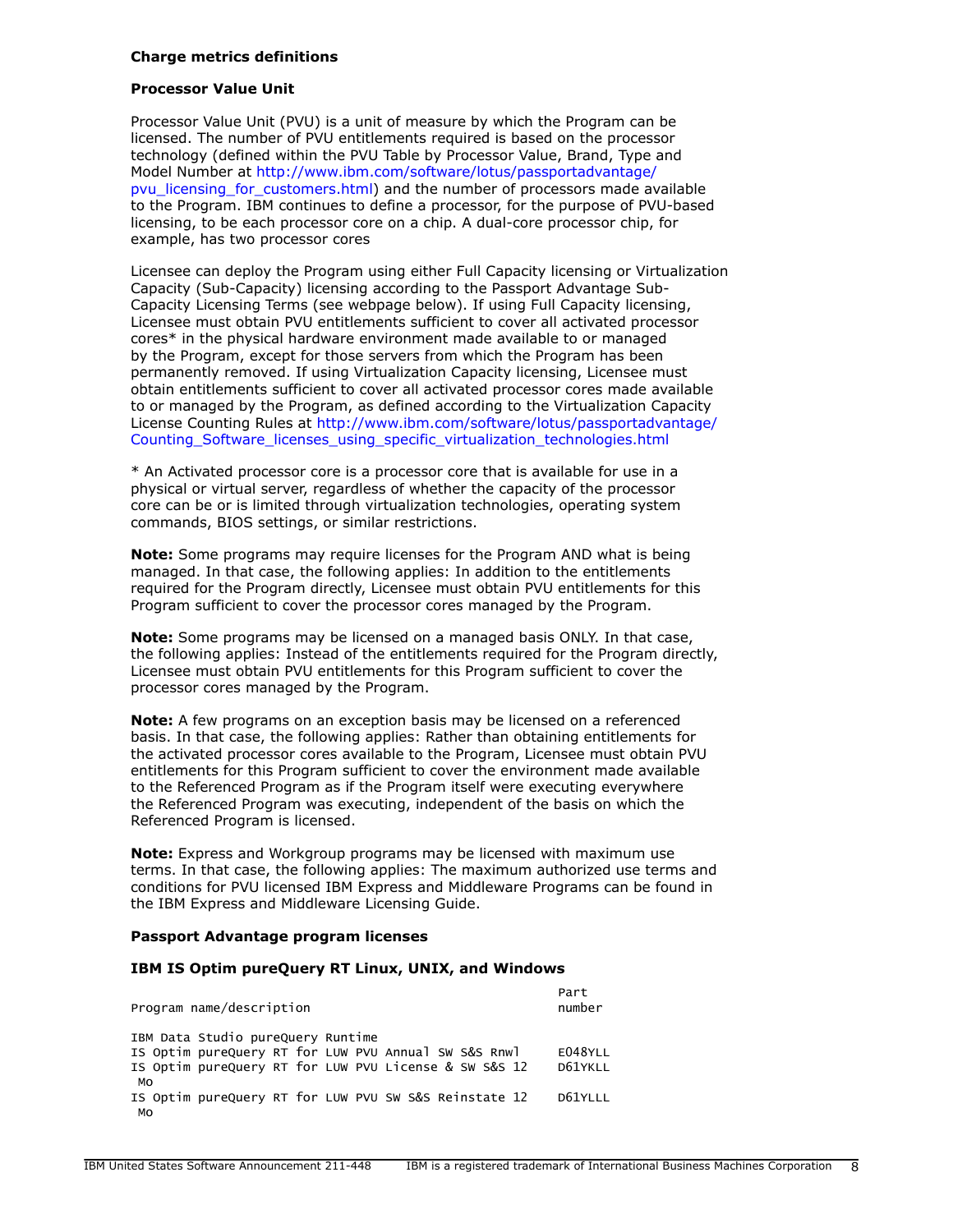#### Passport Advantage supply

|                          | Part   |
|--------------------------|--------|
| Program name/description | number |

IS Optim pureQuery RT Linux, UNIX, and Windows V3.1.0 IBM InfoSphere Optim pureQuery Runtime for LUW V3.1 BB18SML Multiplatform ML MP

#### Passport Advantage customer: Media pack entitlement details

Customers with active maintenance or subscription for the products listed are entitled to receive the corresponding media pack.

# IS Optim pureQuery Runtime Linux, UNIX, and Windows V3.1.0

| Entitled maintenance<br>offerings description                               | Media packs description                                                       | Part<br>number |
|-----------------------------------------------------------------------------|-------------------------------------------------------------------------------|----------------|
| IBM Optim pureQuery<br>Runtime for LUW Processor<br>Value Unit              | IBM InfoSphere Optim<br>pureQuery Runtime for LUW<br>V3.1 Multiplatform ML MP | BB18SML        |
| IBM Optim pureQuery<br>Runtime for LUW Processor<br>Value Unit for System z | IBM InfoSphere Optim<br>pureQuery Runtime for LUW<br>V3.1 Multiplatform ML MP | BB18SML        |

#### Cross-platform products

#### *Cross-platform products for use on System z*

Order the part numbers that follow when the product is used for either the development of code that will be deployed on System z servers or when the product will be communicating or transferring data between a distributed server and a System z server. Otherwise order from the other set of part numbers in this announcement. This set of part numbers provides the identical supply and authorization as the other set in this announcement

#### IBM IS Optim pureQuery Runtime Linux, UNIX, and Windows

| Program name/description                              | Part<br>number |
|-------------------------------------------------------|----------------|
| IBM Data Studio pureQuery Runtime                     |                |
| IS Optim pureQuery RT for LUW PVU for Sys z Annual SW | E0571LL        |
| S&S Rnwl                                              |                |
| IS Optim pureQuery RT for LUW PVU for Sys z License & | D040BLL        |
| SW S&S 12 Mo                                          |                |
| IS Optim pureQuery RT for LUW PVU for Sys z SW S&S    | D040CLL        |
| Reinstate 12 Mo                                       |                |

#### *Cross-platform product for use on System z IFL engines*

Order the part numbers that follow when the product is intended to run on the Linux operating system on System z IFL engines. If the product is not intended to run on the Linux operating system on System z IFL engines, order from the other set of part numbers in this announcement. This set of part numbers provides the identical supply and authorization as the other set in this announcement.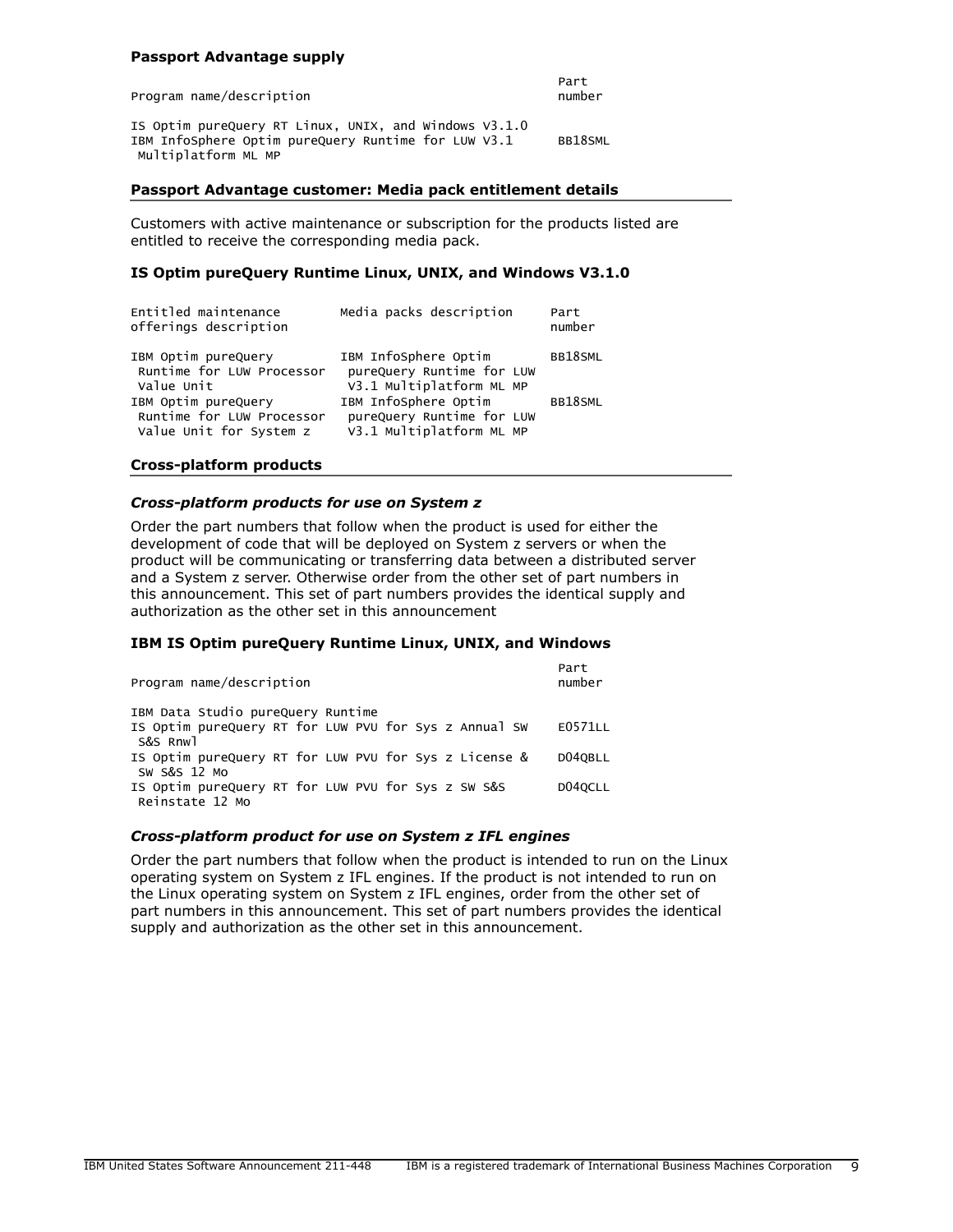# <span id="page-9-0"></span>Terms and conditions

The information provided in this announcement letter is for reference and convenience purposes only. The terms and conditions that govern any transaction with IBM are contained in the applicable contract documents such as the IBM International Program License Agreement, IBM International Passport Advantage Agreement, and the IBM Agreement for Acquisition of Software Maintenance.

# *Licensing*

IBM International Program License Agreement including the License Information document and Proof of Entitlement (PoE) govern your use of the program. PoEs are required for all authorized use.

Part number products only, offered outside of Passport Advantage, where applicable, are license only and do not include Software Maintenance.

This software license includes Software Subscription and Support (also referred to as Software Maintenance).

# *License Information form number*

| Program name                                                       | Program<br>number | Form number   |
|--------------------------------------------------------------------|-------------------|---------------|
| InfoSphere Optim pureQuery Runtime for<br>Linux, UNIX, and Windows | 5724-X84          | L-DNAA-8JPSBB |

The program's License Information will be available for review on the IBM Software License Agreement website

<http://www.ibm.com/software/sla/sladb.nsf>

# *Limited warranty applies*

Yes

## *Limited warranty*

IBM warrants that when the program is used in the specified operating environment, it will conform to its specifications. The warranty applies only to the unmodified portion of the program. IBM does not warrant uninterrupted or error-free operation of the program or that IBM will correct all program defects. You are responsible for the results obtained from the use of the program.

IBM provides you with access to IBM databases containing information on known program defects, defect corrections, restrictions, and bypasses at no additional charge. For further information, consult the *IBM Software Support Handbook* found at

<http://www.ibm.com/support/handbook>

IBM will maintain this information for at least one year after the original licensee acquires the program (warranty period).

## *Program technical support*

Technical support of a program product version or release will be available for a minimum of five years from the general availability date, as long as your Software Maintenance is in effect. This technical support allows you to obtain assistance (via telephone or electronic means) from IBM for product-specific, task-oriented questions regarding the installation and operation of the program product. Software Maintenance also provides you with access to updates (modifications or fixes), releases, and versions of the program. You will be notified, via announcement letter, of discontinuance of support with 12 months' notice. If you require additional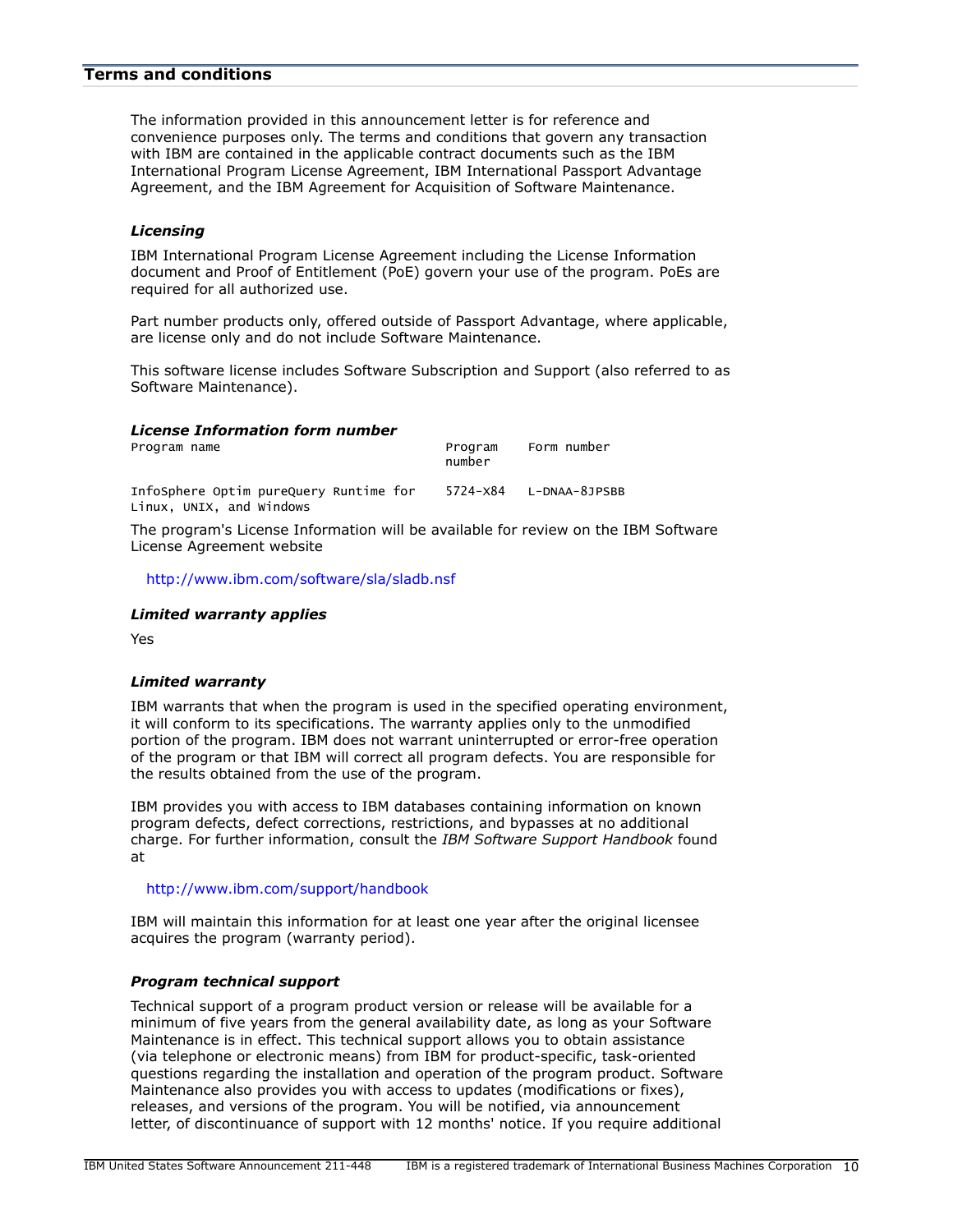technical support from IBM, including an extension of support beyond the discontinuance date, contact your IBM representative or IBM Business Partner. This extension may be available for a fee.

# *Money-back guarantee*

For clarification, note that if for any reason you are dissatisfied with the program and you are the original licensee, you may obtain a refund of the amount you paid for it, if within 30 days of your invoice date you return the program and its PoE to the party from whom you obtained it. If you downloaded the program, you may contact the party from whom you acquired it for instructions on how to obtain the refund.

For clarification, note that for programs acquired under the IBM International Passport Advantage Agreement, this term applies only to your first acquisition of the program.

# *Volume orders (IVO)*

No

# *Passport Advantage applies*

Yes, and through the Passport Advantage website at

<http://www.ibm.com/software/passportadvantage>

This product is only available via Passport Advantage. It is not available as shrinkwrap.

# *Usage restriction*

Yes. For additional information refer to the License Information Document that is available on the IBM Software License Agreement website

<http://www.ibm.com/software/sla/sladb.nsf>

# *Software Subscription and Support (Software Maintenance)*

Yes. Software Subscription and Support (also referred to as Software Maintenance) is included with licenses purchased through Passport Advantage and Passport Advantage Express. Product upgrades and technical support are provided by the Software Subscription and Support (also referred to as Software Maintenance) offering as described in the Agreements. Product upgrades provide the latest versions and releases to entitled software and Technical Support provides voice and electronic access to IBM support organizations, worldwide.

IBM includes one year of Software Subscription and Support (also referred to as Software Maintenance) with each program license acquired. The initial period of Software Subscription and Support (also referred to as Software Maintenance) can be extended by the purchase of a renewal option, if available.

While your Software Subscription and Support (also referred to as Software Maintenance) is in effect, IBM provides you assistance for your routine, short duration installation and usage (how-to) questions, and code-related questions. IBM provides assistance via telephone and, if available, electronic access, to your information systems (IS) technical support personnel during the normal business hours (published prime shift hours) of your IBM support center. (This assistance is not available to your end users.) IBM provides Severity 1 assistance 24 hours a day, 7 days a week. For additional details, consult your *IBM Software Support Handbook* at

# <http://www.ibm.com/support/handbook>

Software Subscription and Support (also referred to as Software Maintenance) does not include assistance for the design and development of applications, your use of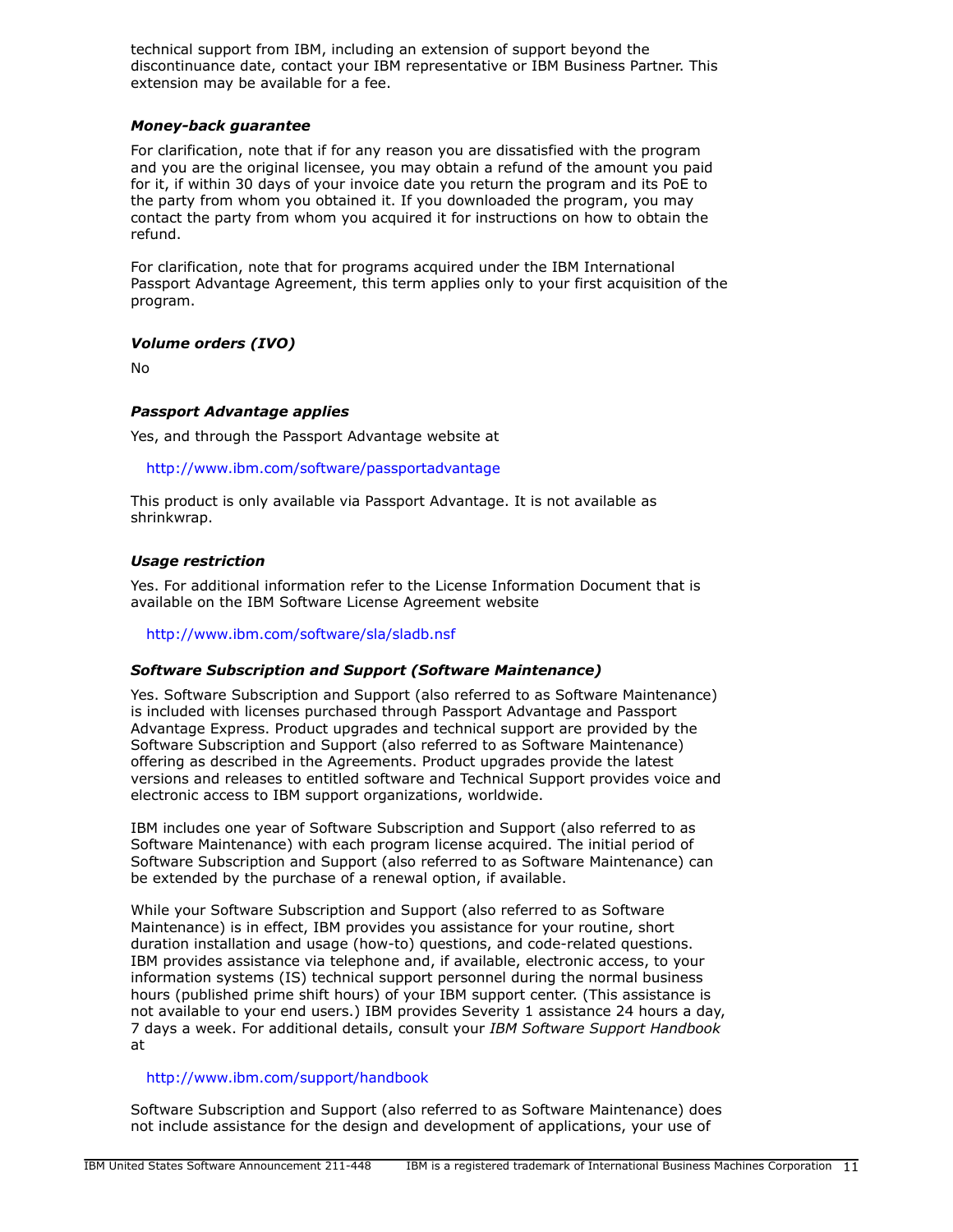programs in other than their specified operating environment, or failures caused by products for which IBM is not responsible under the applicable agreements.

For additional information about the International Passport Advantage Agreement and the IBM International Passport Advantage Express Agreement, visit the Passport Advantage website at

<http://www.ibm.com/software/passportadvantage>

#### *System i Software Maintenance applies*

No

#### *Educational allowance available*

Not applicable.

# IBM Electronic Services

IBM has transformed its delivery of hardware and software support services to help you achieve higher system availability. Electronic Services is a Web-enabled solution that offers an exclusive, no-additional-charge enhancement to the service and support available for IBM servers. These services are designed to provide the opportunity for greater system availability with faster problem resolution and preemptive monitoring. Electronic Services comprises two separate, but complementary, elements: Electronic Services news page and Electronic Services Agent.

The Electronic Services news page is a single Internet entry point that replaces the multiple entry points traditionally used to access IBM Internet services and support. The news page enables you to gain easier access to IBM resources for assistance in resolving technical problems.

The Electronic Service Agent<sup> $M$ </sup> is no-additional-charge software that resides on your server. It monitors events and transmits system inventory information to IBM on a periodic, client-defined timetable. The Electronic Service Agent automatically reports hardware problems to IBM. Early knowledge about potential problems enables IBM to deliver proactive service that may result in higher system availability and performance. In addition, information collected through the Service Agent is made available to IBM service support representatives when they help answer your questions or diagnose problems. Installation and use of IBM Electronic Service Agent for problem reporting enables IBM to provide better support and service for your IBM server.

# <span id="page-11-0"></span>**Prices**

#### Passport Advantage

For Passport Advantage information and charges, contact your IBM representative or authorized IBM Business Partner, or authorized IBM Business Partner for Software ValueNet®, if applicable. Additional information is also available at

<http://www.ibm.com/software/passportadvantage>

#### Business Partner information

If you are an IBM Business Partner -- Distributor for Workstation Software acquiring products from IBM, you may link to Passport Advantage Online for resellers where you can obtain Business Partner pricing information. An IBM ID and password are required.

<https://www.ibm.com/software/howtobuy/passportadvantage/paoreseller>